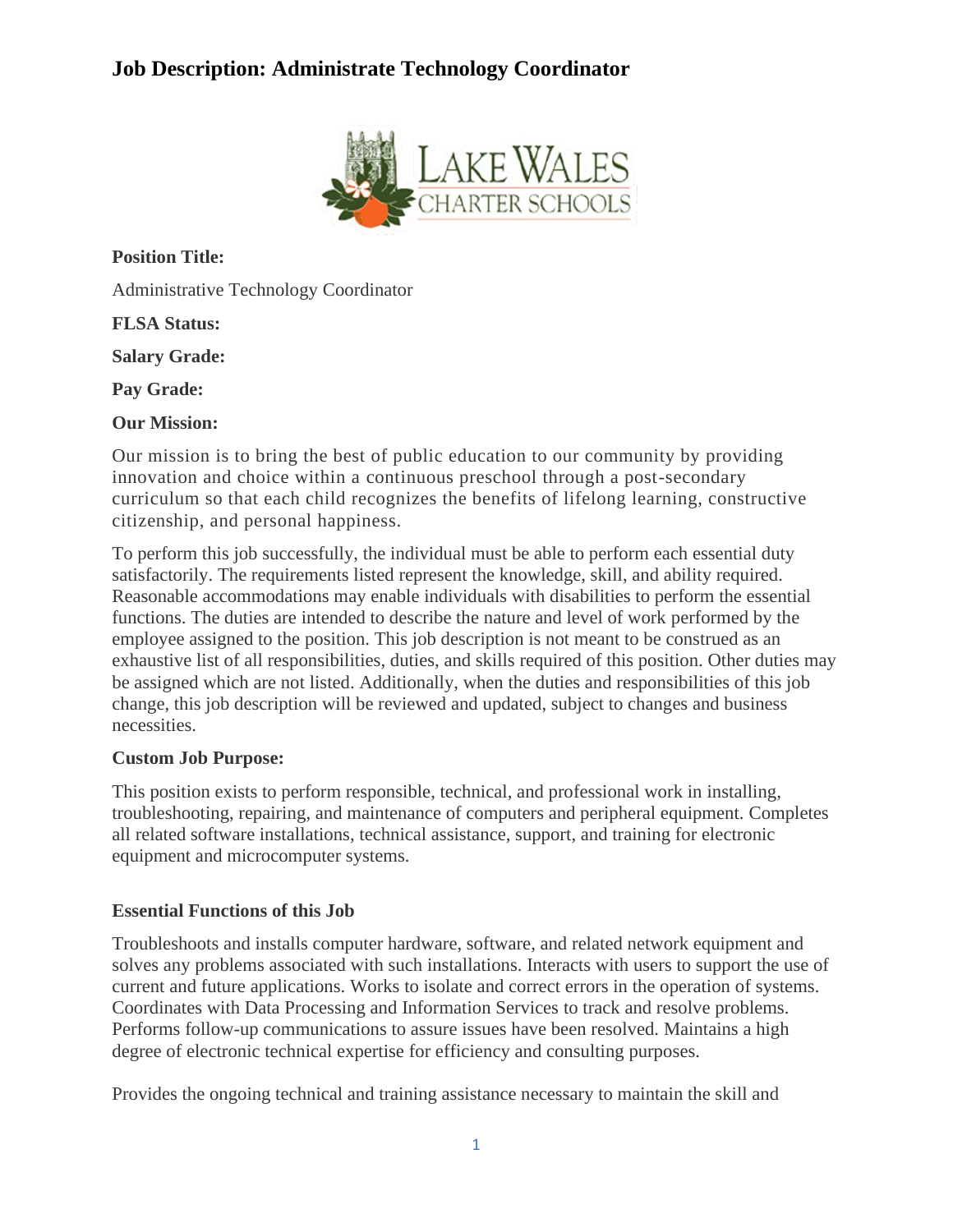## **Job Description: Administrate Technology Coordinator**

competencies of school site staff. Advises and instructs school and district staff on appropriate uses, operations, and technology hardware and software care. Assists in providing classroom training for staff. Assists in developing a help desk data bank of common problems and solutions. Fulfills reporting requirements.

Maintains support database files and prepares reports and statistics. Provides technical information and answers to detailed inquiries on support issues.

## **Non-Essential Functions of this Job**

Performs other duties as assigned.

## **Knowledge, Skills, and Abilities:**

Capable of performing tasks and troubleshooting techniques which indicate a fluent level of theoretical knowledge of electronics. Demonstrated understanding of the school system, school technology applications, procedures, or related experience. Knowledge and skill in the operation of technical equipment. She has demonstrated the ability to diagnose problems on the complex internetwork. Demonstrates effectiveness in organizational and interpersonal skills. Ability to understand and follow complex oral and written instructions. Ability to communicate complex technical information to those without a technical background. Demonstrated ability to meet schedules and solve operating problems. Demonstrated knowledge and willingness to learn new procedures, instructions, and systems. Must possess a valid Florida Driver's License.

## **Education, Experience, and/or Certification/License Requirements**

Graduating from high school or completing GED, supplemented by completing a two-year Vocational/Technical computer-related hardware/software program or comparable training. Minimum two years of related repair experience on computers, copiers, or audiovisual equipment, as applicable. A+, Net+ experience preferred.

#### **Work Context:**

Requires standing, walking, and moving about to coordinate work. Requires face-to-face discussions and contact with individuals and/or teams. Requires coordination of work tasks to establish priorities, set goals, and meet deadlines. Requires work with both internal and external contacts and with the public. Requires alternative communication systems such as electronic mail, telephones, and computers. Involves travel to school locations and worksites within the district.

#### **Physical Environment:**

Requires working both indoors and outdoors. Requires sitting, walking, standing, stooping, bending, and the ability to lift, carry, move, and position objects frequently weighing up to 50 pounds and infrequently between 50 and 100 pounds, with assistance as needed.

#### **Local Code: 9000**